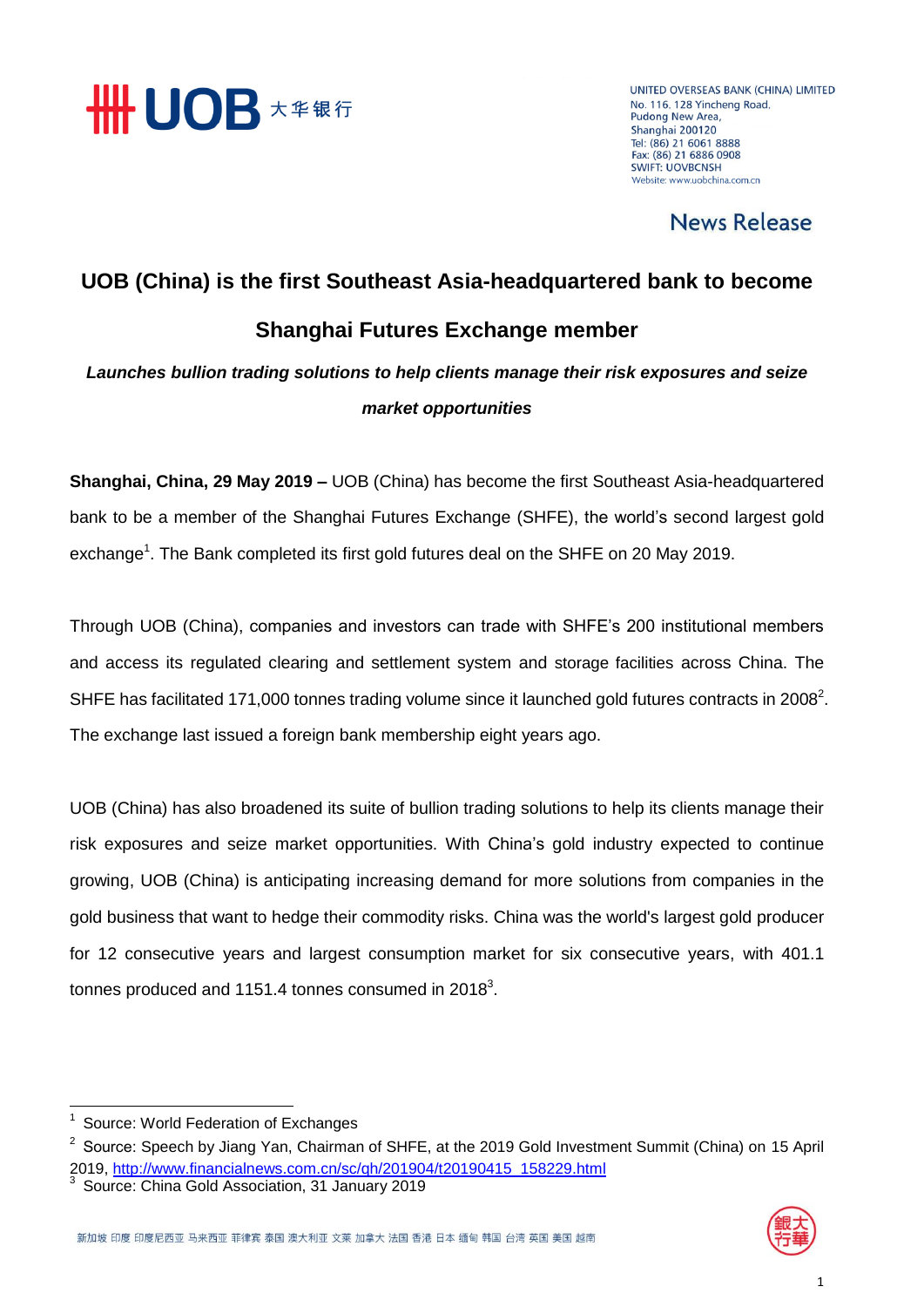# **HHUOB \*\*\*\***

The Bank's new bullion trading solutions include non-deliverable forwards (NDF) and options based on the Shanghai Gold Fix's<sup>4</sup> established and transparent renminbi-denominated price setting, which reflects accurately the supply and demand of gold in China. These solutions can help companies in the gold business reduce their risk exposure to foreign exchange and interest rates more effectively, compared with solutions that settle on international gold prices in foreign currencies. As such, the Bank expects the new NDF and options to be accepted more readily by its clients. For clients who prefer the delivery of physical bullion assets, UOB (China) also offers such gold forwards and options based on the Shanghai Gold Fix.

Mr Mark Yang, Head of Global Markets, UOB (China), said, "UOB (China) offers one of the most comprehensive suites of trading solutions among the foreign banks in China, providing clients with access to major exchanges in the country and to the London Metal Exchange's inter-office market. We have been expanding our suite of bullion trading offerings to help our clients along the gold industry value chain manage the volatility in price and to support their business activities. We will continue to develop and to customise innovative bullion solutions for our clients to help them meet their risk management and investment needs. In doing so, we also hope to contribute to greater liquidity in China's precious metals future contracts."

Drawing on its floor trading capabilities and UOB Group's extensive network in Southeast Asia, UOB (China) also provides companies with insights into the internationalisation of China's bullion markets. The Bank holds regular events for gold importers, refineries and jewellers to exchange views on topics such as gold production, consumption and tax in China and ASEAN, as well as cross-border collaboration opportunities under the Belt and Road Initiative (BRI).

<sup>4</sup> Shanghai Gold Fix, which is also known as Shanghai Gold Benchmark Price, refers to the pricing agreement launched by the Shanghai Gold Exchange (SGE) in April 2016. It enables RMB-denominated gold ingots that are delivered in Shanghai, weigh 1,000 grammes and feature a gold purity of 99.99 per cent or above to be priced and traded on the SGE.



**.**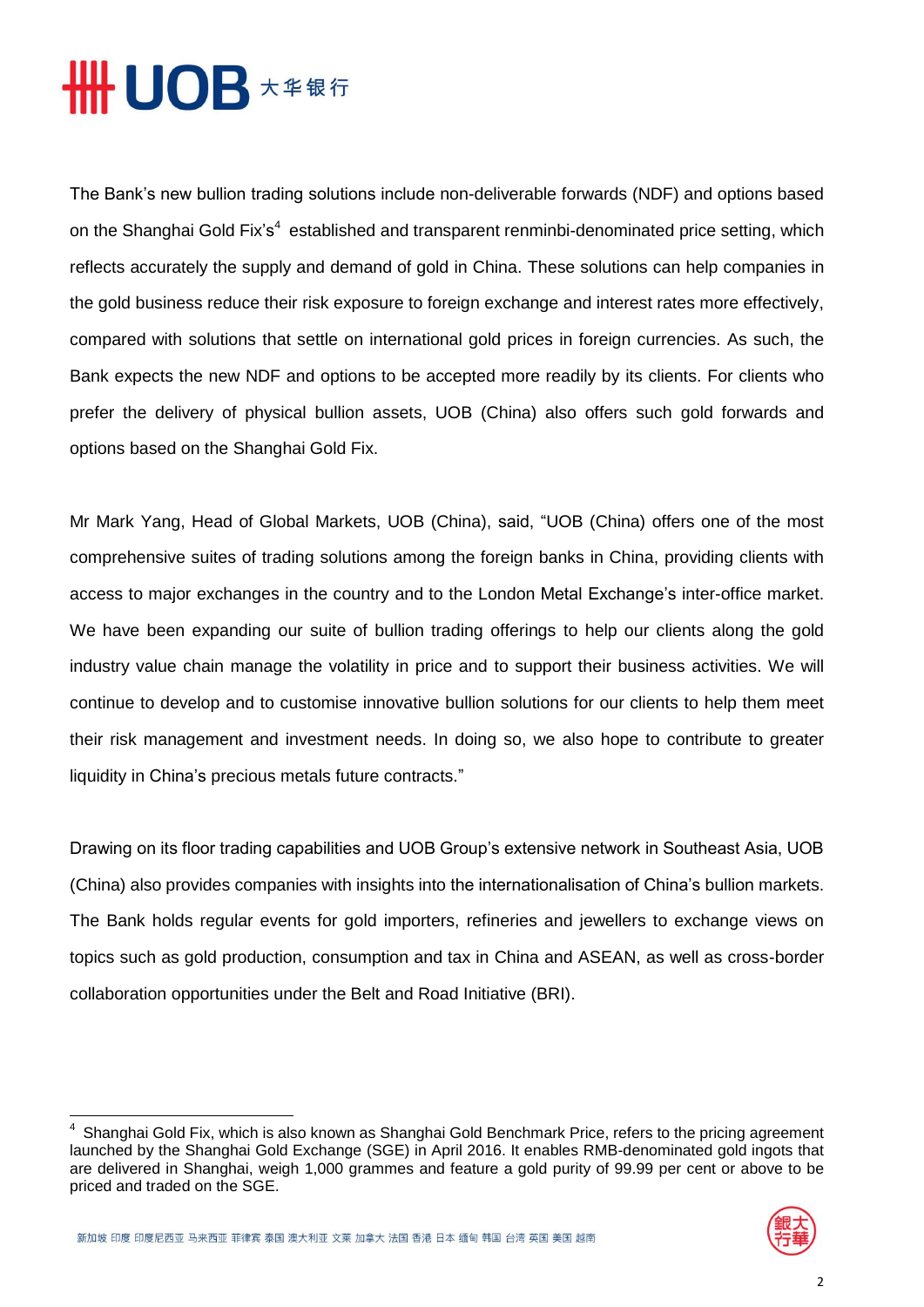

"As part of the BRI, China is continuing to internationalise its commodity futures market to allow for participation by foreign investors and to enhance its links to global and regional markets. UOB (China) remains focused on helping our clients seize the market opportunities arising from the enhanced connectivity between China and ASEAN, two of the world's major gold markets," Mr Yang said.

In 2018, UOB (China) recorded robust growth in its precious metals business, with its gold trading volume on the Shanghai Gold Exchange (SGE) main board increasing almost 10 times over the previous year to 1,319.2 tonnes. Silver trading volume on the SGE also rose 11.6 times over the same period to 2,029.1 tonnes. In recognition of its trading capabilities, UOB (China) received the Best Member and Most Promising Bilateral Trading Bank Awards presented by the SGE in 2018.

- Ends -

#### **About United Overseas Bank (China)**

United Overseas Bank (China) Limited (UOB (China)) is a wholly-owned subsidiary of United Overseas Bank Limited (UOB), a leading bank in Asia. Headquartered in Shanghai, UOB (China) was incorporated in the People's Republic of China on 18 December 2007 and commenced operations on 2 January 2008. With a stable and far-sighted approach, UOB (China) has grown its network to 16 branches and sub-branches in the major cities across China.

Over the years, our employees have carried through the entrepreneurial spirit, the focus on long-term value creation and an unwavering commitment to do what is right for our customers and our colleagues.

We believe in being a responsible financial services provider and we are committed to making a difference in the lives of our stakeholders and in the communities in which we operate. Just as we are dedicated to helping our customers manage their finances wisely and to grow their businesses, UOB (China) is steadfast in our support of social development, particularly in the areas of art, children and education.

For more information about UOB (China), please visit www.UOBChina.com.cn Or follow us on WeChat: